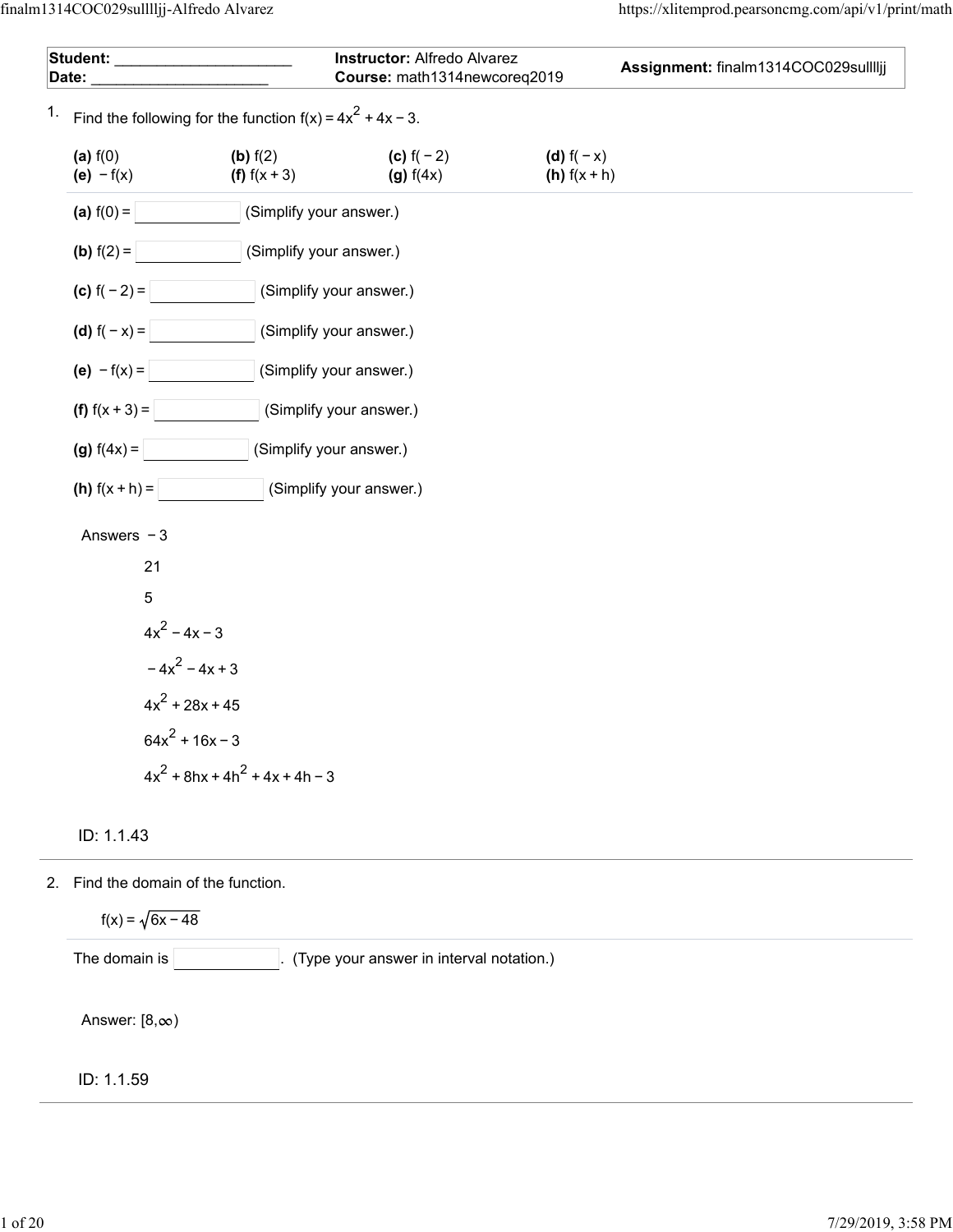3. For the given functions f and g, complete parts (a)-(h). For parts (a)-(d), also find the domain.

 $f(x) = 4x + 7$ ;  $g(x) = 8x - 5$ 

(a) Find  $(f+g)(x)$ .

 $(f + g)(x) =$  (Simplify your answer.)

What is the domain of  $f$  +  $g$ ? Select the correct choice below and, if necessary, fill in the answer box to complete your choice.

- $\bigcirc$  **A.** The domain is  $\{x\}$ (Use integers or fractions for any numbers in the expression. Use a comma to separate answers as needed.)
- $\bigcirc$  **B.** The domain is  $\{x \mid x \text{ is any real number}\}.$

(b) Find  $(f - g)(x)$ .

 $(f - g)(x) =$  (Simplify your answer.)

What is the domain of f − g? Select the correct choice below and, if necessary, fill in the answer box to complete your choice.

- $\bigcirc$  **A.** The domain is  $\{x\}$ (Use integers or fractions for any numbers in the expression. Use a comma to separate answers as needed.)
- $\bigcirc$  **B.** The domain is  $\{x \mid x \text{ is any real number}\}.$

(c) Find  $(f \cdot g)(x)$ .

 $(f \cdot g)(x) =$  (Simplify your answer.)

What is the domain of f · g? Select the correct choice below and, if necessary, fill in the answer box to complete your choice.

- $\overline{A}$ . The domain is  $\{x\}$ (Use integers or fractions for any numbers in the expression. Use a comma to separate answers as needed.)
- $\bigcirc$  **B.** The domain is  $\{x \mid x \text{ is any real number}\}.$

(d) Find  $\vert - \vert$  (x). f g f  $\frac{1}{g}$   $(x)$  =

 $(x) =$  (Simplify your answer.)

What is the domain of  $-$ ? Select the correct choice below and, if necessary, fill in the answer box to complete your choice. f g

- $\begin{bmatrix} 0 & A \end{bmatrix}$  The domain is  $\{x \}$ . (Use integers or fractions for any numbers in the expression. Use a comma to separate answers as needed.)
- $\bigcirc$  **B.** The domain is  $\{x \mid x \text{ is any real number}\}.$

(e) Find  $(f + g)(4)$ .

 $(f + g)(4) =$  (Type an integer or a simplified fraction.)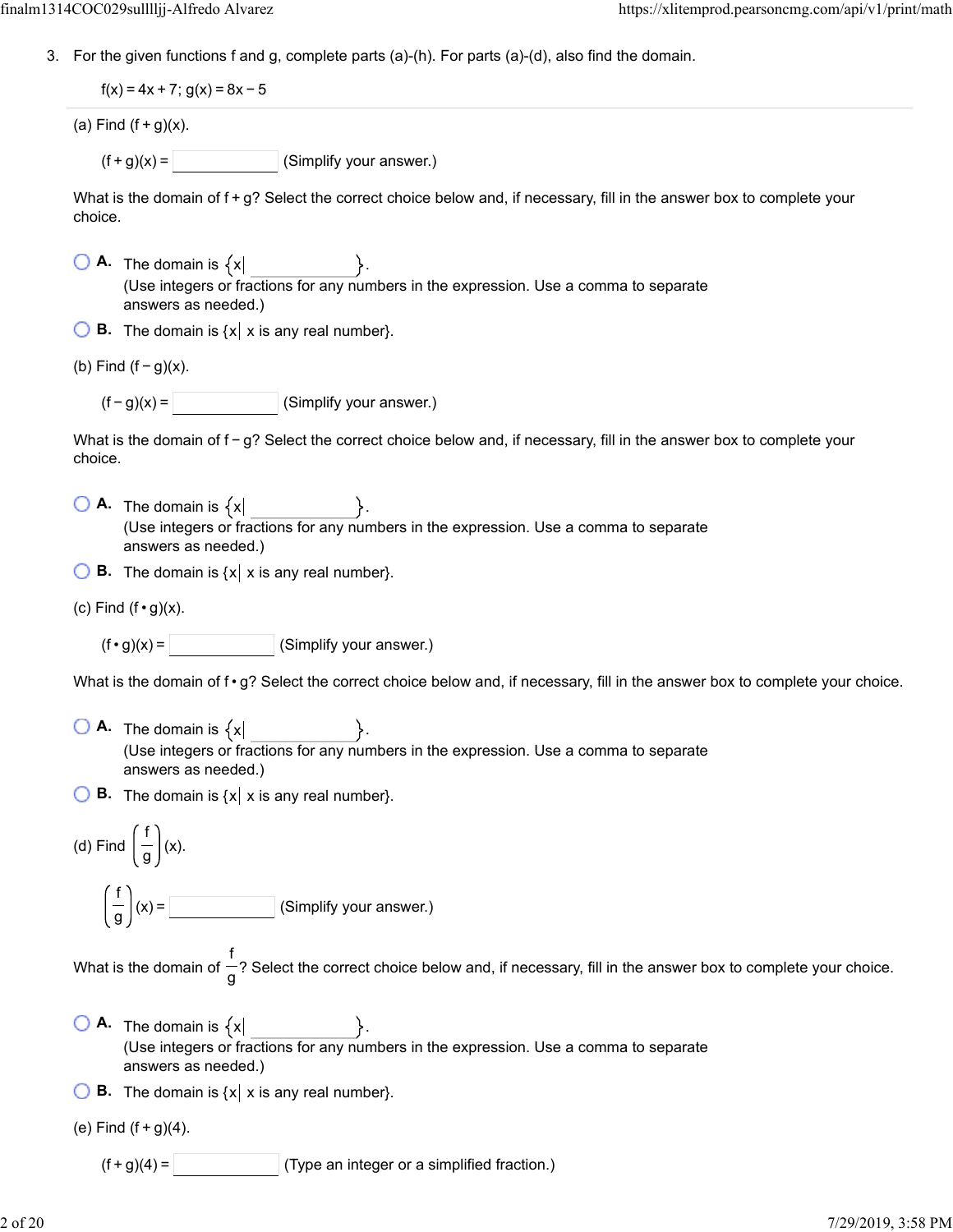(f) Find  $(f - g)(2)$ .

$$
(f-g)(2) = \boxed{\qquad \qquad}
$$
 (Type an integer or a simplified fraction.)

(g) Find 
$$
(f \cdot g)(3)
$$
.

$$
(f \cdot g)(3) = \boxed{\qquad \qquad} \qquad \text{(Type an integer or a simplified fraction.)}
$$
\n
$$
(h) Find \left(\frac{f}{g}\right)(1).
$$
\n
$$
\left(\frac{f}{g}\right)(1) = \boxed{\qquad \qquad} \qquad \text{(Type an integer or a simplified fraction.)}
$$

# Answers 12x + 2

- B. The domain is  $\{x \mid x \text{ is any real number} \}$ .
- $-4x + 12$
- B. The domain is  $\{x \mid x \text{ is any real number} \}$ .
- $32x^2 + 36x 35$
- B. The domain is  $\{x \mid x \text{ is any real number} \}$ .

$$
\frac{4x+7}{2}
$$

$$
8x-5
$$

A. The domain is  $\{x\}$ **5 8**

(Use integers or fractions for any numbers in the expression. Use a comma to separate answers as needed.)

- 50
- 4

361

- 11
- 3

ID: 1.1.67

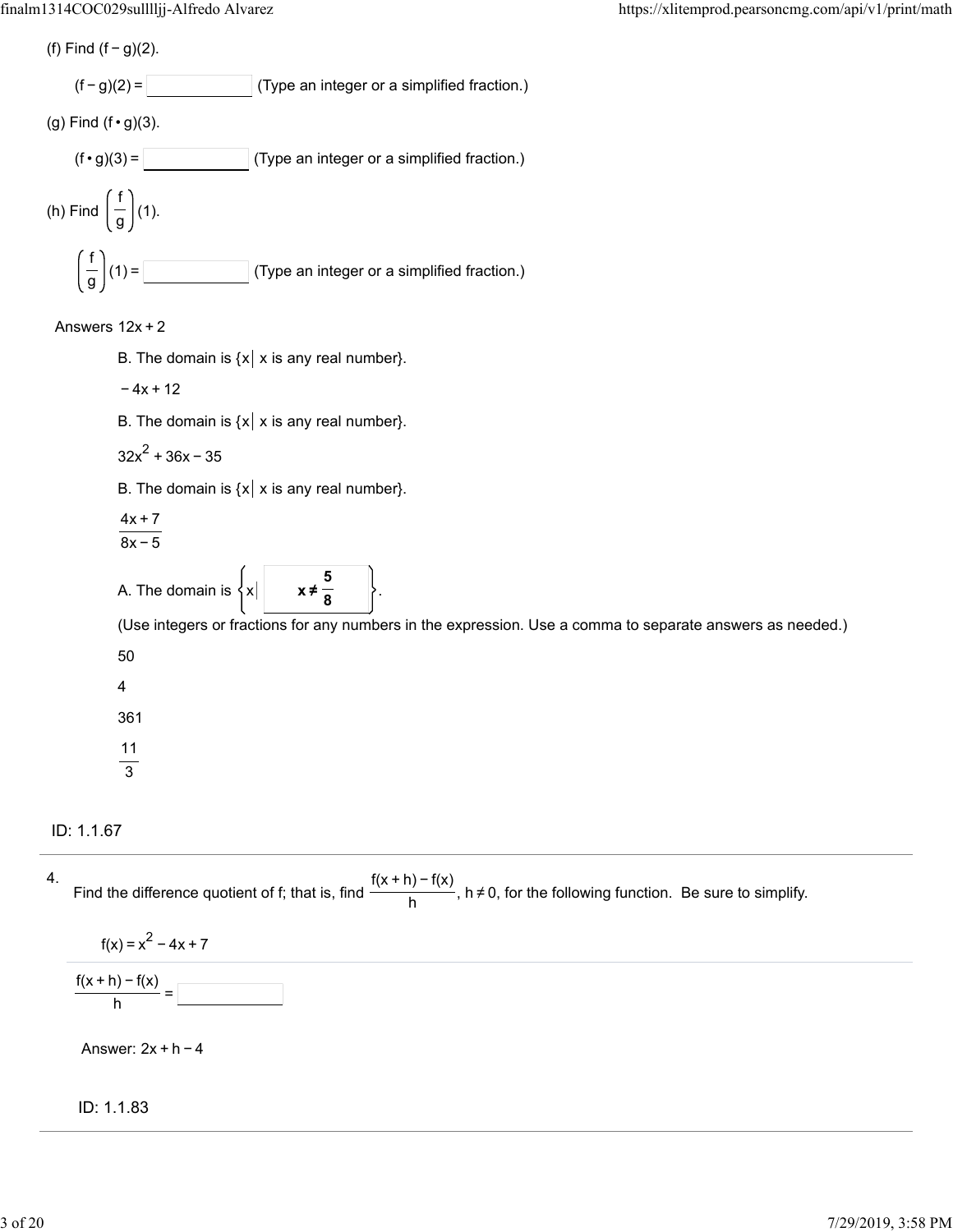- 5. Using the given graph of the function f, find the following.
	- (a) the intercepts, if any
	- (b) its domain and range
	- (c) the intervals on which it is increasing, decreasing, or constant
	- (d) whether it is even, odd, or neither



(a) What are the intercepts?

(Simplify your answer. Type an ordered pair. Use a comma to separate answers as needed.)

(b) The domain is

(Type your answer in interval notation.)

The range is (Type your answer in interval notation.)

(c) On which interval(s) is the graph increasing? Select the correct choice below and fill in any answer boxes within your choice.

**A.** The graph is increasing on .

(Type your answer in interval notation. Use a comma to separate answers as needed.)

**B.** The graph is not increasing on any interval.

On which interval(s) is the graph decreasing? Select the correct choice below and fill in any answer boxes within your choice.

- **A.** The graph is decreasing on . (Type your answer in interval notation. Use a comma to separate answers as needed.)
- **B.** The graph is not decreasing on any interval.

On which interval(s) is the graph constant? Select the correct choice below and fill in any answer boxes within your choice.

- **A.** The graph is constant on ... . . . . . (Type your answer in interval notation. Use a comma to separate answers as needed.)
- **B.** The graph is not constant on any interval.
- (d) The function is (1)

 $(1)$  O odd.

- $\bigcirc$  even.
- **O** neither odd nor even.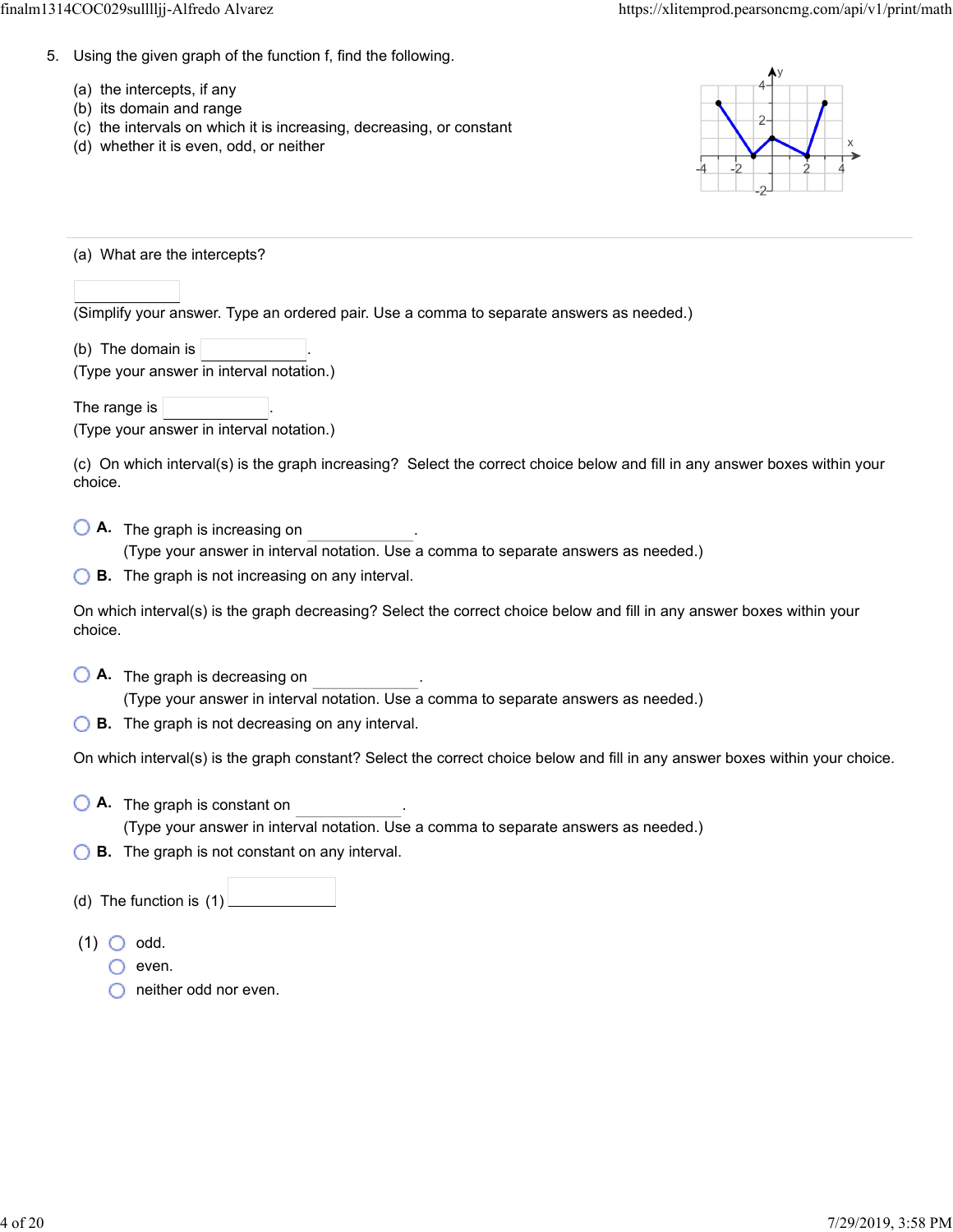Answers ( − 1,0),(2,0),(0,1)

[ − 3,3]

[0,3]

A. The graph is increasing on  $\boxed{[-1,0],[2,3]}$ 

(Type your answer in interval notation. Use a comma to separate answers as needed.)

A. The graph is decreasing on  $\boxed{[-3, -1]$ ,  $[0, 2]}$ .

(Type your answer in interval notation. Use a comma to separate answers as needed.)

B. The graph is not constant on any interval.

(1) neither odd nor even.

ID: 1.3.25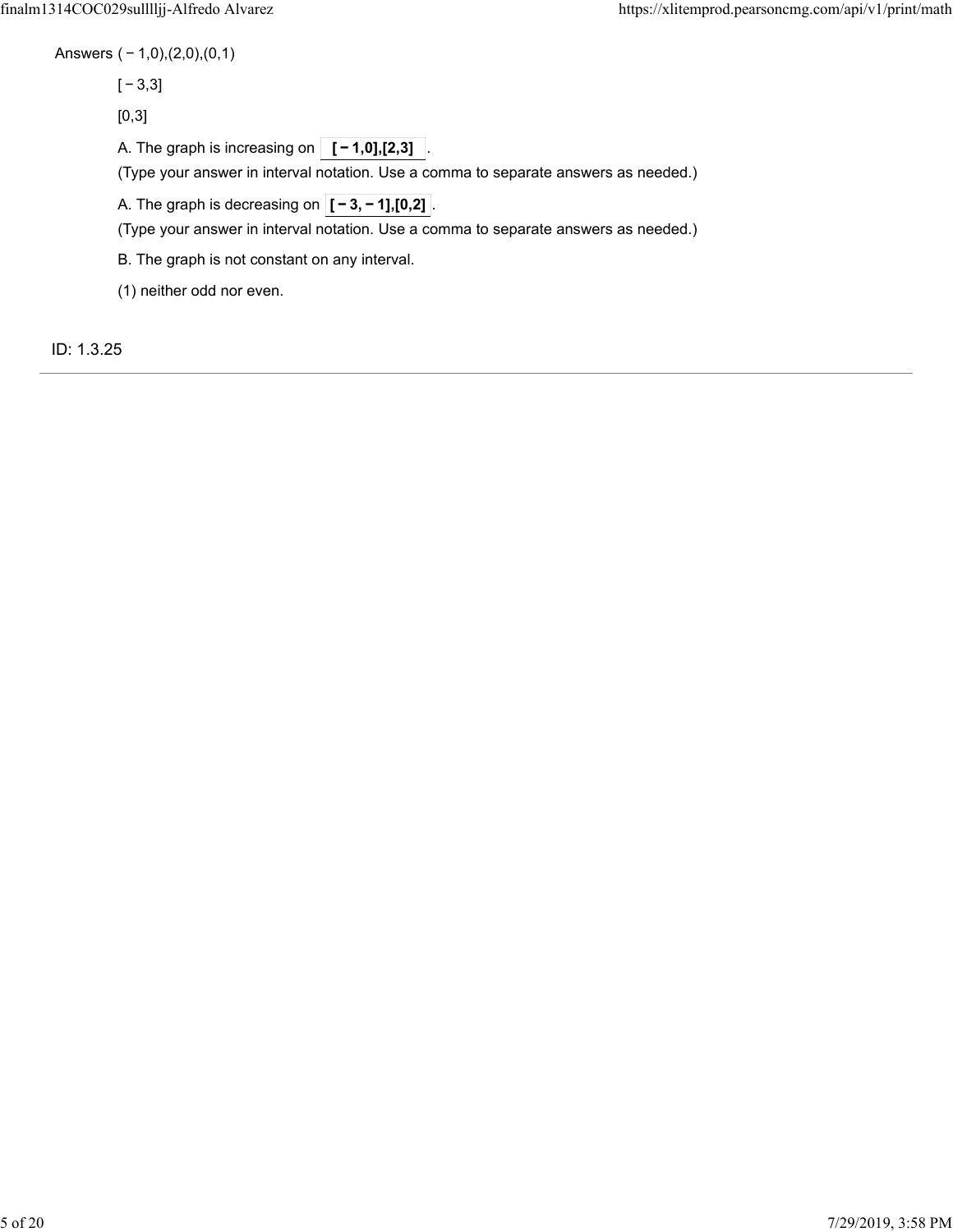6. The function f is defined as follows.

$$
f(x) = \begin{cases} 1 + x & \text{if } x < 0 \\ x^2 & \text{if } x \ge 0 \end{cases}
$$

(a) Find the domain of the function.

(b) Locate any intercepts.

(c) Graph the function.

(d) Based on the graph, find the range.

(a) The domain of the function f is

(Type your answer in interval notation.)

(b) Locate any intercepts. Select the correct choice below and, if necessary, fill in the answer box to complete your choice.

- **A.** The intercept(s) is/are . (Type an ordered pair. Use a comma to separate answers as needed.)
- **B.** There are no intercepts.
- (c) Choose the correct graph of f(x) below.



Answers  $(-\infty, \infty)$ 

A. The intercept(s) is/are  $|(-1,0),(0,0)$ 

(Type an ordered pair. Use a comma to separate answers as needed.)



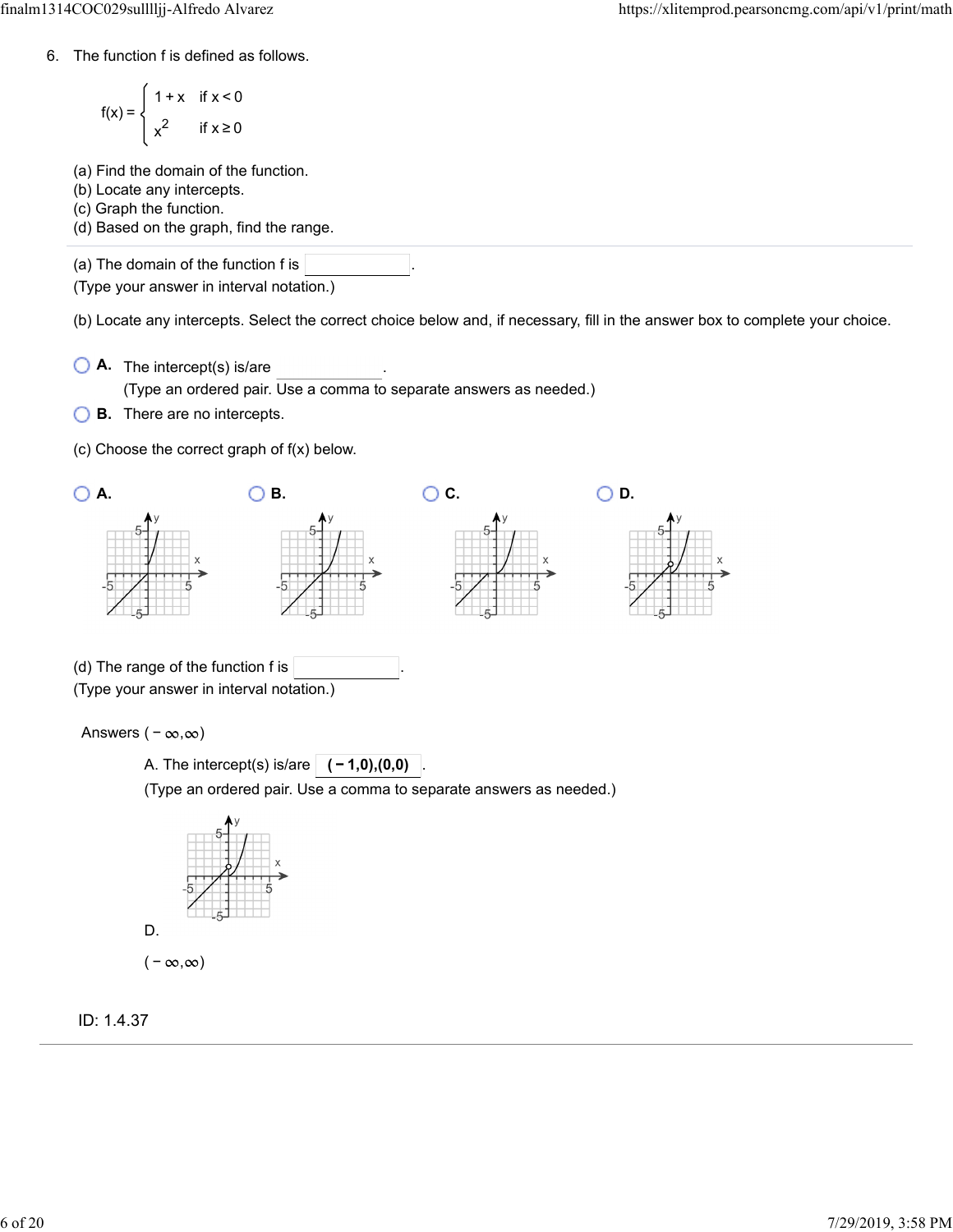7.

(a) Graph f(x) =  $|x+4|$  − 2 using transformations. (b) Find the area of the region bounded by f and the x-axis that lies below the x-axis.

(a) Graph f(x).

(Use the graphing tool provided to graph the function.)

(b) The area of the region bounded by f and the x-axis that lies below the x-axis is  $\vert$  square units. (Simplify your answer.)





4

ID: 1.5.81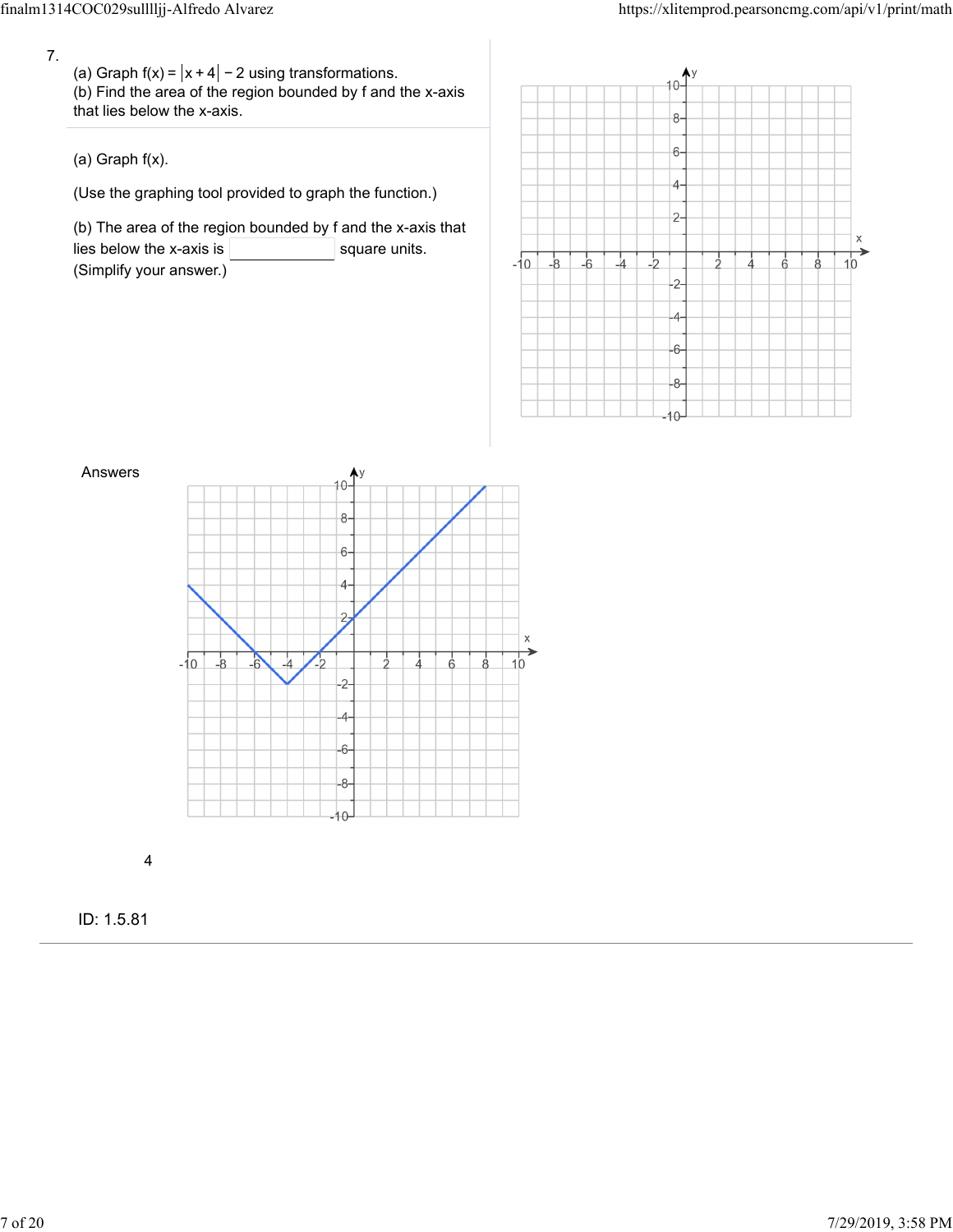8. Find the zeros of the quadratic function by factoring. What are the x-intercepts of the graph of the function?

 $q(x) = 2x^2 - x - 1$ 

ID: 2.3.19 Select the correct choice below and fill in the answer box to complete your choice. (Use a comma to separate answers as needed. Type an integer or a simplified fraction.) **A.** The zeros and the x-intercepts are the same. They are The zeros and the x-intercepts are different. The zeros are <sub>\_\_\_\_\_\_\_\_\_\_\_\_\_</sub>, the x-intercepts **B.** are Answer: A. The zeros and the x-intercepts are the same. They are | **1 2**

9. Find the zeros of the quadratic function using the square root method. What are the x-intercepts of the graph of the function?

 $q(x) = (x - 4)^2 - 36$ 

Select the correct choice below and fill in the answer box to complete your choice. (Simplify your answer, including any radicals. Use integers or fractions for any numbers in the expression. Use a comma to separate answers as needed.)

| $\bigcirc$ A. | The zeros and the x-intercepts are different. The zeros are                | the x-intercepts. [ |
|---------------|----------------------------------------------------------------------------|---------------------|
|               | are                                                                        |                     |
|               | $\bigcirc$ <b>B.</b> The zeros and the x-intercepts are the same. They are |                     |

Answer: B. The zeros and the x-intercepts are the same. They are . **10, −2** 

# ID: 2.3.29

10. Find the real zeros, if any, of the quadratic function using the quadratic formula. What are the x-intercepts, if any, of the graph of the function?

 $f(x) = x^2 + 10x + 22$ 

Select the correct choice below and, if necessary, fill in the answer box to complete your choice. (Simplify your answer, including any radicals. Use integers or fractions for any numbers in the expression. Use a comma to separate answers as needed.)

**A.** The zeros and the x-intercepts are the same. They are

- The zeros and the x-intercepts are different. The zeros are \_\_\_\_\_\_\_\_\_\_\_\_\_\_, the x-intercepts<br>**B.**
- are
- **C.** There is no real zero solution and no x-intercept.

Answer: A. The zeros and the x-intercepts are the same. They are  $\vert$  **− 5 +**  $\sqrt{3}$ , **− 5 −**  $\sqrt{3}$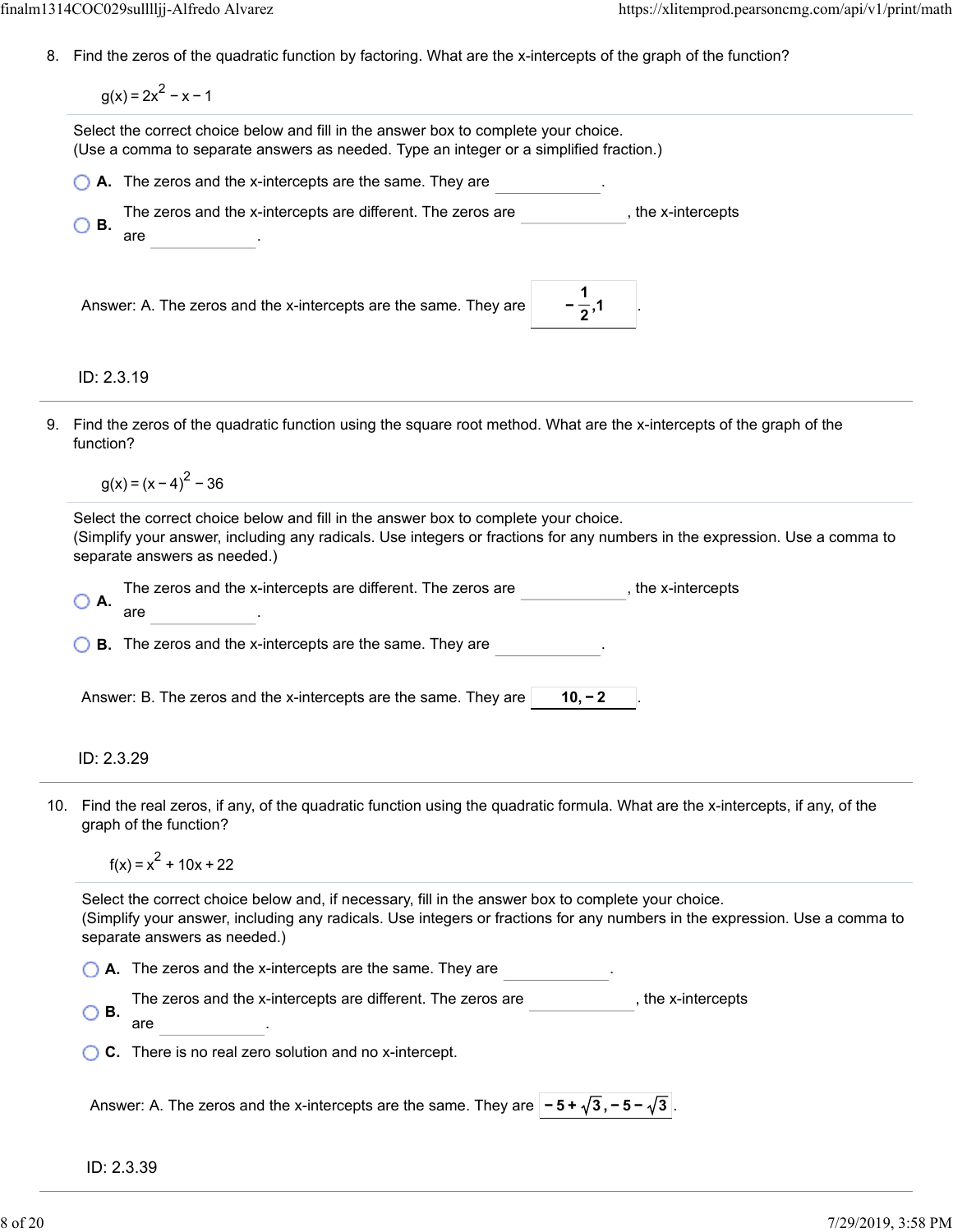11. Find the zeros, if any, of the quadratic function using the quadratic formula. What are the x-intercepts, if any, of the graph of the function?

 $f(x) = 8x^2 + 1 + 12x$ 

Select the correct choice below and, if necessary, fill in the answer box to complete your choice. (Simplify your answer, including any radicals. Use integers or fractions for any numbers in the expression. Use a comma to separate answers as needed.)

**A.** The zeros and the x-intercepts are the same. They are .

The zeros and the x-intercepts are different. The zeros are , the x-intercepts **B.** 

are

**C.** There is no real zero solution and no x-intercept.

Answer: A. The zeros and the x-intercepts are the same. They are **4 −3− 7 4**

ID: 2.3.47

12. Find the real zeros of the quadratic function using any method you wish. What are the x-intercepts, if any, of the graph of the function?

 $G(x) = 8x^{2} - 14x - 15$ 

Select the correct choice below and fill in the answer box to complete your choice.

**A.** The zeros and the x-intercepts are the same. They are

The zeros and the x-intercepts are different. The zeros are , the x-intercepts **B.** 

are

(Simplify your answer, including any radicals. Use integers or fractions for any numbers in the expression. Use a comma to separate answers as needed.)

Answer: A. The zeros and the x-intercepts are the same. They are

ID: 2.3.81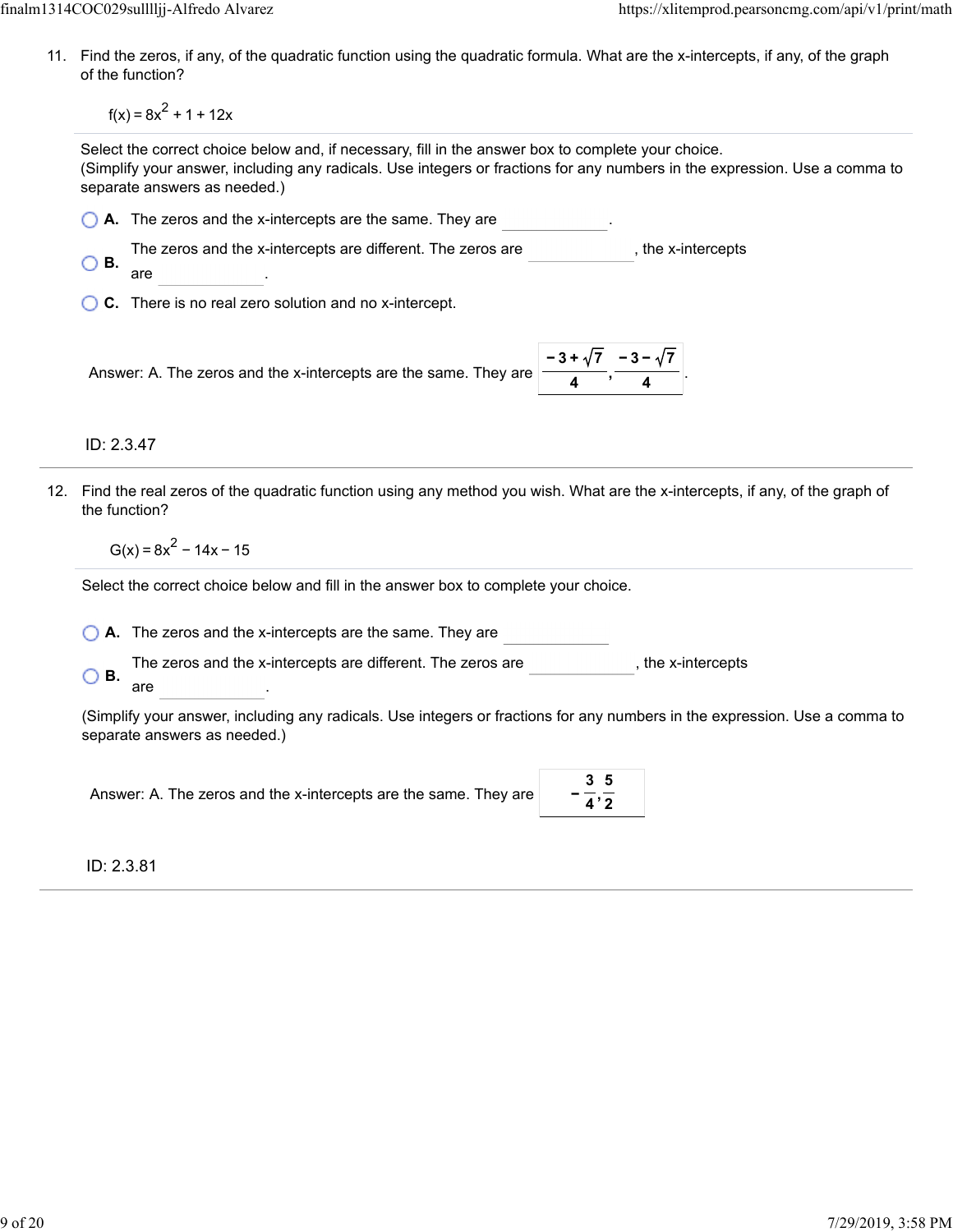- 13.
- **a.** Graph the following function using transformations.
- **b.** Find the real zeros of the function.
- **c.** Determine the x-intercepts on the graph of the function.

$$
g(x) = (x - 5)^2 - 4
$$

- **a.** Graph the function using transformations.
- **b.** What are the zeros of the function?

(Simplify your answer. Use a comma to separate answers as needed.)

**c.** What are the x-intercepts?

Answers

(Simplify your answer. Use a comma to separate answers as needed.)



7,3

ID: 2.3.89

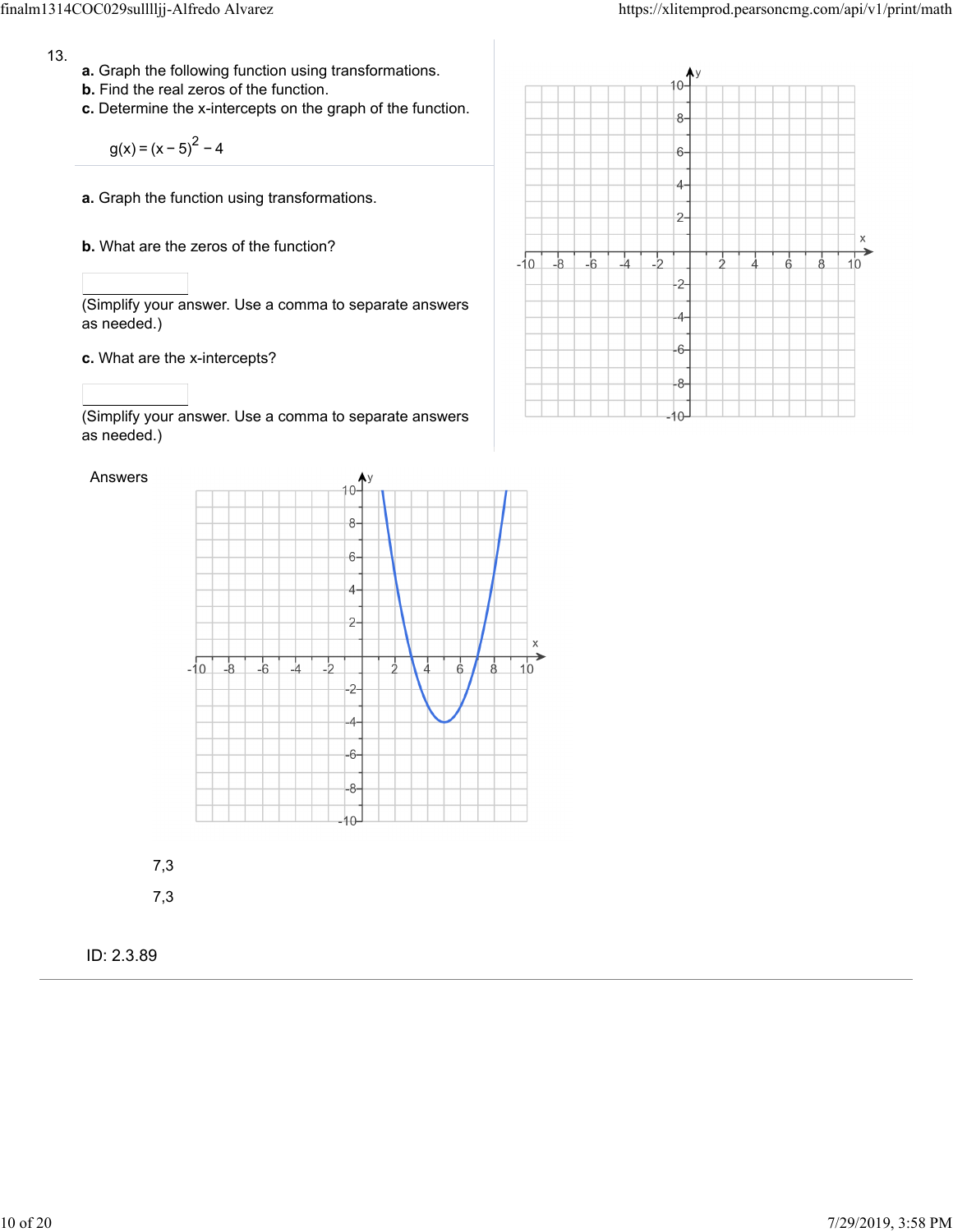### 14.

Graph the function f(x) =  $-x^2 + 8x$  by starting with the graph of y =  $x^2$  and using transformations (shifting, stretching/compressing, and/or reflecting).  $y = x^2$ 

Select all the transformations needed to graph the given function using  $y = x^2$ .



 $\Box$  **H.** Shift the graph to the left 4 units.

Use the graphing tool to graph the function.



Answers A. Reflect the graph about the x-axis., F. Shift the graph up 16 units., G. Shift the graph to the right 4 units.



#### ID: 2.4.29-Setup & Solve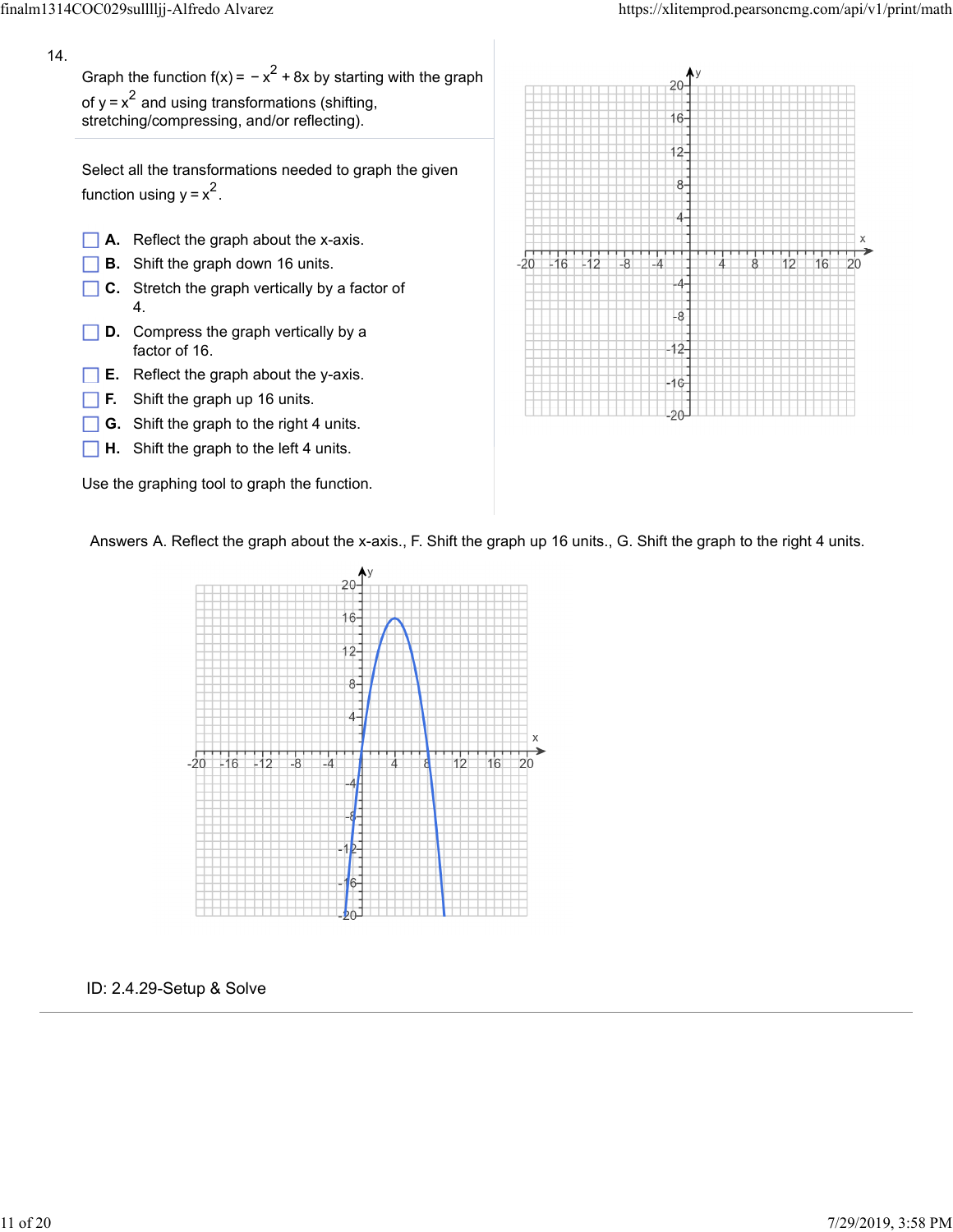15. Determine, without graphing, whether the given quadratic function has a maximum value or a minimum value and then find the value.

 $f(x) = -2x^2 + 4x - 5$ 

Does the quadratic function f have a minimum value or a maximum value?

The function f has a minimum value.

The function f has a maximum value. ∩

What is this minimum or maximum value?

(Simplify your answer.)

Answers The function f has a maximum value.

− 3

ID: 2.4.59

16. Use the rational zeros theorem to find all the real zeros of the polynomial function. Use the zeros to factor f over the real numbers.

 $f(x) = x<sup>4</sup> + 2x<sup>3</sup> - 7x<sup>2</sup> - 8x + 12$ 

What are the real zeros? Select the correct choice below and, if necessary, fill in the answer box to complete your answer.

 $\bigcirc$  **A.**  $x =$ 

(Simplify your answer. Type an exact answer, using radicals as needed. Use integers or fractions for any rational numbers in the expression. Use a comma to separate answers as needed.)

**B.** There are no real zeros.

Use the real zeros to factor f.

 $f(x) =$ 

(Simplify your answer. Type your answer in factored form. Type an exact answer, using radicals as needed. Use integers or fractions for any rational numbers in the expression.)

Answers A. x = **− 3,1,2, − 2**

(Simplify your answer. Type an exact answer, using radicals as needed. Use integers or fractions for any rational numbers in the expression. Use a comma to separate answers as needed.)

 $(x + 3)(x - 1)(x + 2)(x - 2)$ 

ID: 3.2.53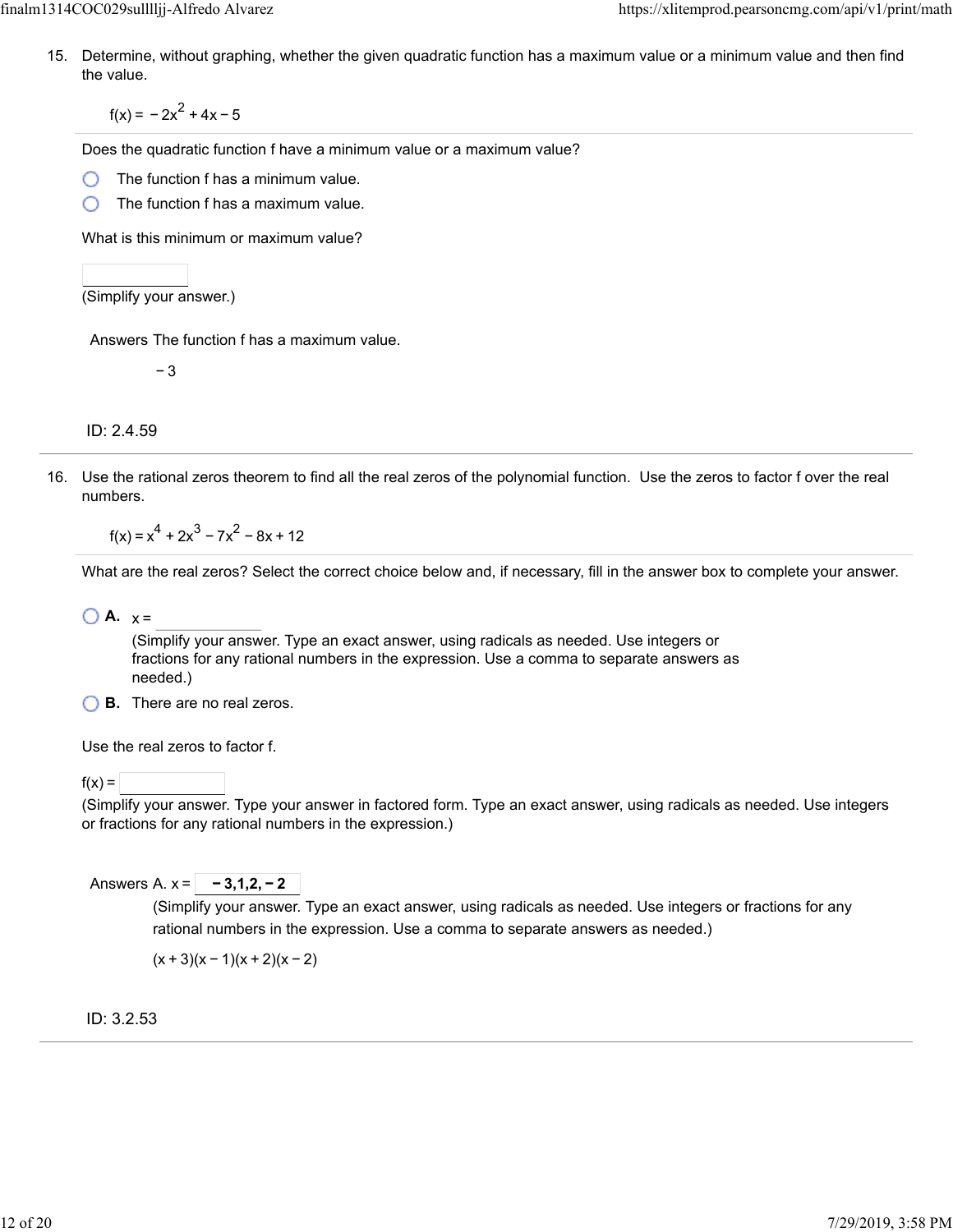17. Find the vertical, horizontal, and oblique asymptotes, if any, for the following rational function.

$$
R(x) = \frac{19x}{x + 14}
$$

Select the correct choice below and fill in any answer boxes within your choice.

- $\bigcirc$  **A.** The vertical asymptote(s) is/are  $x =$ (Use a comma to separate answers as needed.)
- **B.** There is no vertical asymptote.

Select the correct choice below and fill in any answer boxes within your choice.

- $\bigcirc$  **A.** The horizontal asymptote(s) is/are  $y =$ (Use a comma to separate answers as needed.)
- **B.** There is no horizontal asymptote.

Select the correct choice below and fill in any answer boxes within your choice.

- **A.** The oblique asymptote(s) is/are  $y =$  . (Use a comma to separate answers as needed.)
- **B.** There is no oblique asymptote.

Answers A. The vertical asymptote(s) is/are  $x = \begin{bmatrix} -14 \\ -14 \end{bmatrix}$  (Use a comma to separate answers as needed.)

- A. The horizontal asymptote(s) is/are  $y = \begin{vmatrix} 19 & 1 \end{vmatrix}$ . (Use a comma to separate answers as needed.)
- B. There is no oblique asymptote.

ID: 3.4.45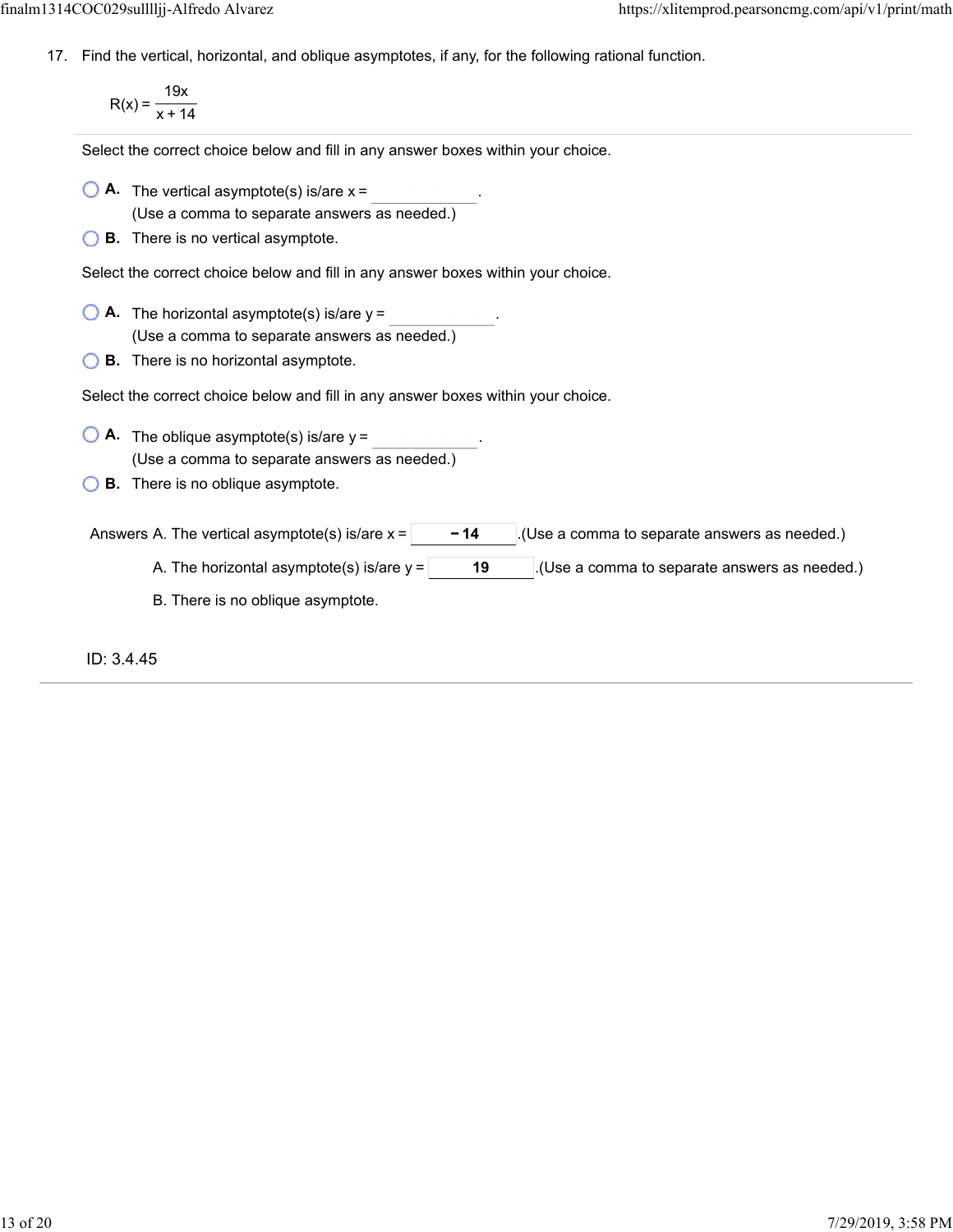18. Find the vertical, horizontal, and oblique asymptotes, if any, for the given rational function.

$$
Q(x) = \frac{3x^2 - 7x - 6}{5x^2 - 14x - 3}
$$

Select the correct choice below and fill in any answer boxes within your choice.

 $\bigcirc$  **A.** The vertical asymptote(s) is/are  $x =$ 

(Use a comma to separate answers as needed. Use integers or fractions for any numbers in the expression.)

**B.** There is no vertical asymptote.

Select the correct choice below and fill in any answer boxes within your choice.

- $\bigcirc$  **A.** The horizontal asymptote(s) is/are  $y =$ (Use a comma to separate answers as needed. Use integers or fractions for any numbers in the expression.)
- **B.** There is no horizontal asymptote.

Select the correct choice below and fill in any answer boxes within your choice.

- **A.** The oblique asymptote(s) is/are  $y =$  . (Use a comma to separate answers as needed. Use integers or fractions for any numbers in the expression.)
- **B.** There is no oblique asymptote.

Answers A. The vertical asymptote(s) is/are  $x = \frac{1}{7}$ 

(Use a comma to separate answers as needed. Use integers or fractions for any numbers in the expression.)

A. The horizontal asymptote(s) is/are  $y = \begin{bmatrix} 3 & 3 \\ 4 & 7 \end{bmatrix}$ 

**5**

**5**

(Use a comma to separate answers as needed. Use integers or fractions for any numbers in the expression.)

B. There is no oblique asymptote.

ID: 3.4.51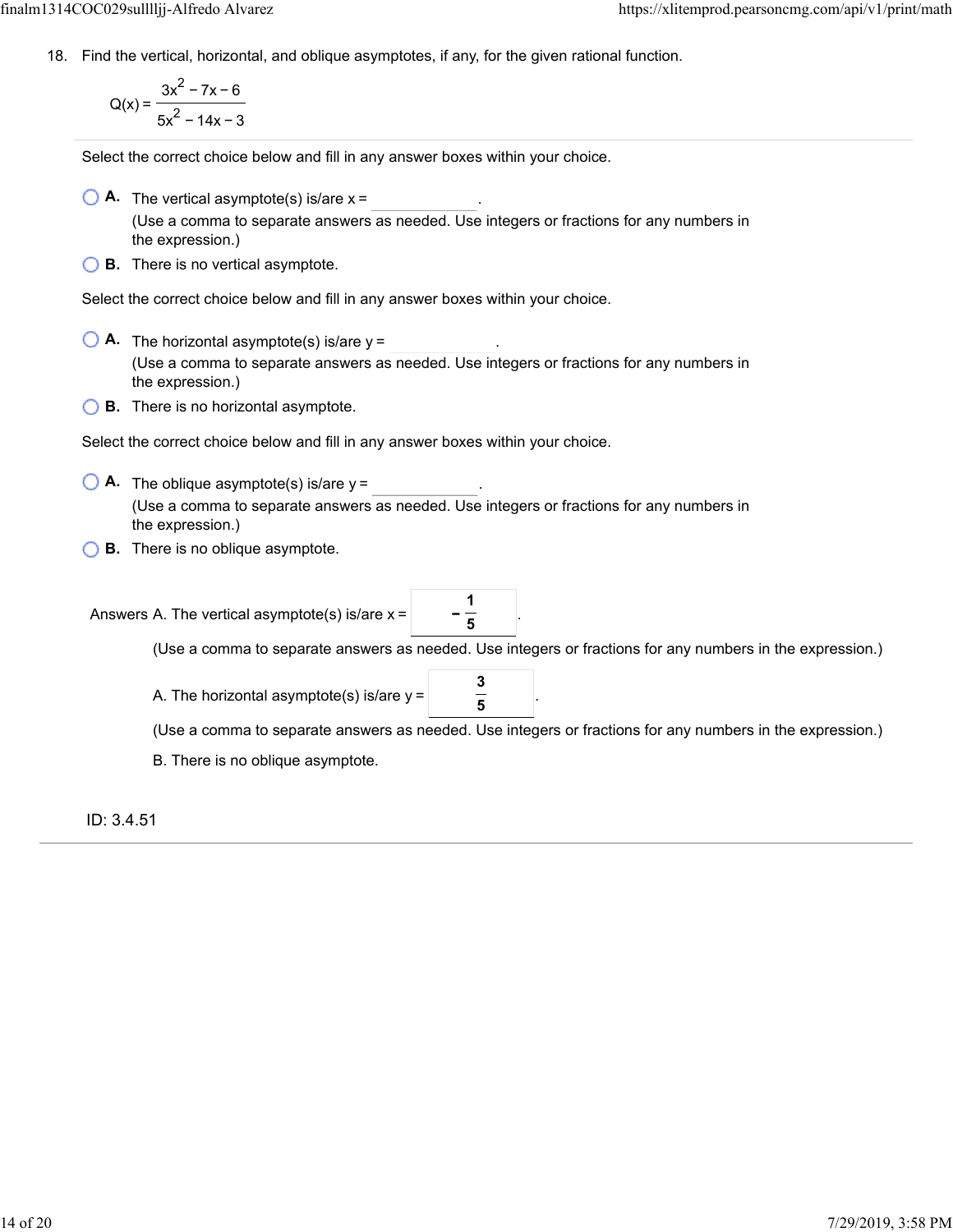19. For  $f(x) = 6x + 7$  and  $g(x) = 9x$ , find the following composite functions and state the domain of each.

```
(a) f \circ g (b) g \circ f (c) f \circ f (d) g \circ g
```

```
(a) (f \circ g)(x) = (Simplify your answer.)
```
Select the correct choice below and fill in any answer boxes within your choice.

- $\bigcirc$  **A.** The domain of f  $\circ$  g is  $\{x \}$ (Type an inequality. Use integers or fractions for any numbers in the expression. Use a comma to separate answers as needed.)
- $\bigcirc$  **B**. The domain of f  $\circ$  g is all real numbers.
- (b)  $(g \circ f)(x) =$  (Simplify your answer.)

Select the correct choice below and fill in any answer boxes within your choice.

- $\bigcirc$  **A.** The domain of g  $\circ$  f is  $\{x \}$ . (Type an inequality. Use integers or fractions for any numbers in the expression. Use a comma to separate answers as needed.)
- $\bigcirc$  **B.** The domain of g  $\circ$  f is all real numbers.
- (c)  $(f \circ f)(x) =$  (Simplify your answer.)

Select the correct choice below and fill in any answer boxes within your choice.

- $\overline{A}$ . The domain of f o f is  $\{x \}$ (Type an inequality. Use integers or fractions for any numbers in the expression. Use a comma to separate answers as needed.)
- $\bigcirc$  **B**. The domain of f  $\circ$  f is all real numbers.
- (d)  $(g \circ g)(x) =$  (Simplify your answer.)

Select the correct choice below and fill in any answer boxes within your choice.

 $\bigcirc$  **A.** The domain of g  $\circ$  g is  $\{x \mid$ (Type an inequality. Use integers or fractions for any numbers in the expression. Use a comma to separate answers as needed.)

 $\bigcirc$  **B.** The domain of g  $\circ$  g is all real numbers.

#### Answers  $54x + 7$

B. The domain of  $f \circ g$  is all real numbers.

 $54x + 63$ 

B. The domain of  $q \circ f$  is all real numbers.

 $36x + 49$ 

B. The domain of  $f \circ f$  is all real numbers.

81x

B. The domain of  $g \circ g$  is all real numbers.

ID: 4.1.23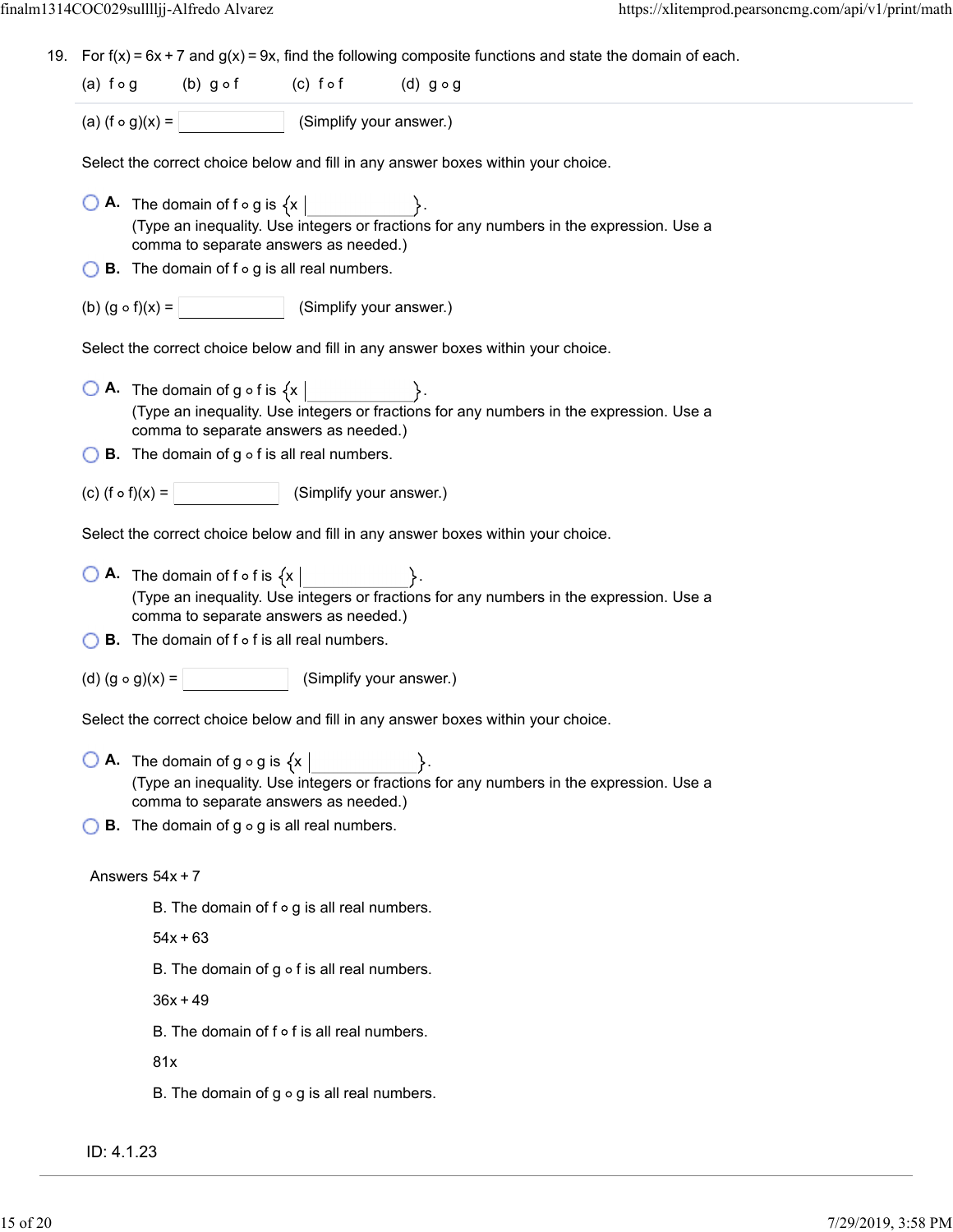20.

The function  $f(x) = 15x - 3$  is one-to-one.

(a) Find the inverse of f and check the answer.

(b) Find the domain and the range of f and f $^{-1}$ .

(c) Graph f, f  $^{-1}$ , and y = x on the same coordinate axes.

(a)  $f^{-1}(x) =$ 

numbers.

(Simplify your answer. Use integers or fractions for any numbers in the expression.)

(b) Find the domain of f. Select the correct choice below and, if necessary, fill in the answer box to complete your choice.

 $\bigcirc$  **A.** The domain is  $\{x | x \geq 0\}$ **B.** The domain is  $\{x | x \neq \emptyset\}$ **C.** The domain is  $\{x | x \leq$ **D.** The domain is the set of all real

Find the range of f. Select the correct choice below and, if necessary, fill in the answer box to complete your choice.

- $\bigcirc$  **A.** The range is  $\{y | y \neq y\}$
- **B.** The range is  $\{y | y \geq 0\}$
- **C.** The range is  $\{y | y \leq \}$
- **D.** The range is the set of all real numbers.

Find the domain of f $^{-1}$ . Select the correct choice below and, if necessary, fill in the answer box to complete your choice.

- $\bigcirc$  **A.** The domain is  $\{x | x \leq x\}$
- **B.** The domain is  $\{x | x \neq \emptyset\}$
- **C.** The domain is  $\{x | x \geq 0\}$
- **D.** The domain is the set of all real numbers.

Find the range of f $^{\texttt{-1}}$ . Select the correct choice below and, if necessary, fill in the answer box to complete your choice.

- $\bigcirc$  **A.** The range is  $\{y | y \le$
- **B.** The range is  $\{y | y \neq$
- **C.** The range is  $\{y | y \ge$
- **D.** The range is the set of all real numbers.

(c) Graph f, f<sup>-1</sup>, and y = x on the same coordinate axes. Use the graphing tool to graph the functions.

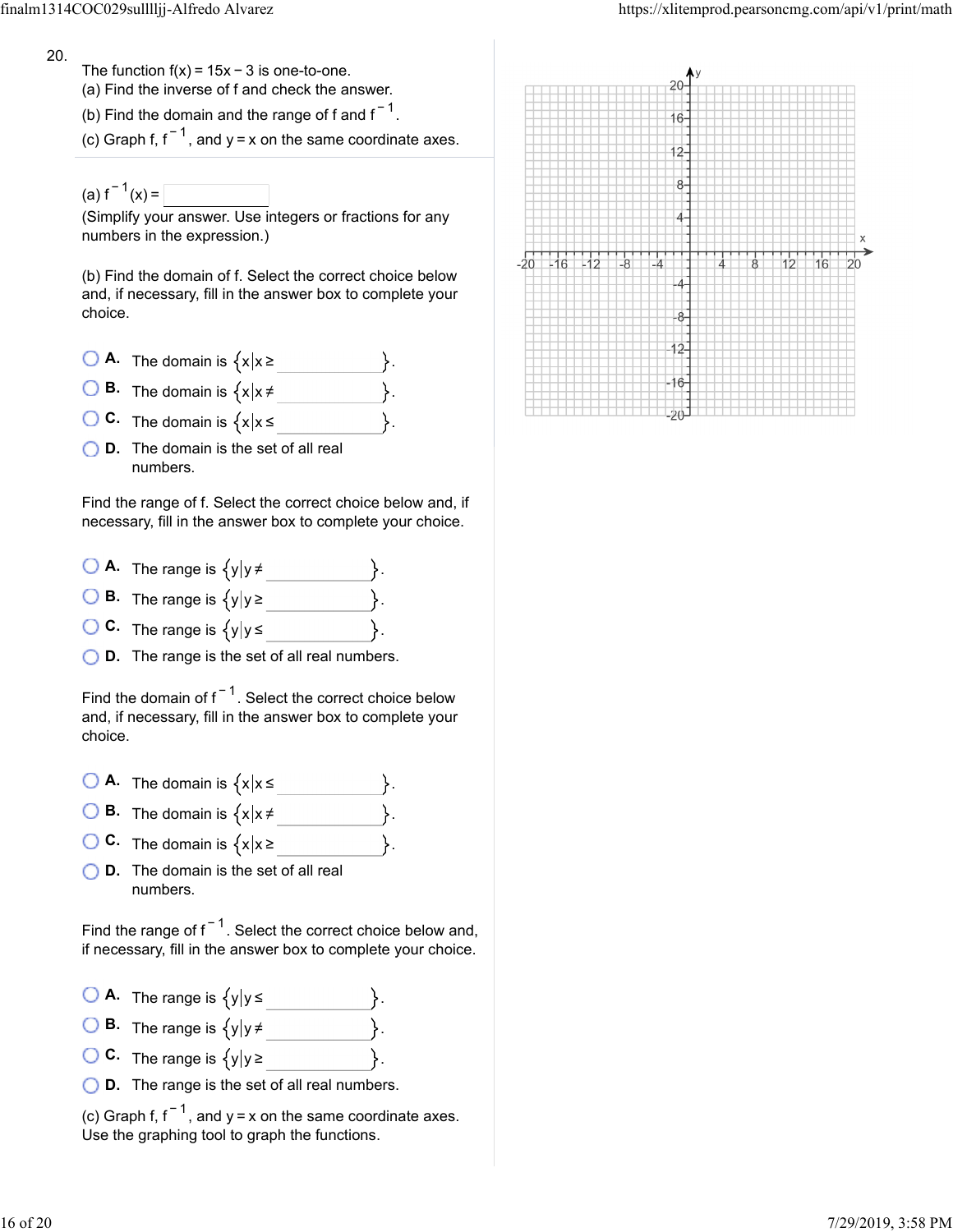Answers x+3 15

- D. The domain is the set of all real numbers.
- D. The range is the set of all real numbers.
- D. The domain is the set of all real numbers.
- D. The range is the set of all real numbers.



### ID: 4.2.53

21. Solve the equation.

```
4^{-x+27} = 128^{x}
```
The solution set is  $\{\vert$   $\vert$   $\vert$ . (Type an integer or a simplified fraction. Use a comma to separate answers as needed.)

Answer: 6

ID: 4.3.73

22. Find the domain of the function.

h(x) = **ln** (x − 3)

The domain of h is

(Type your answer in interval notation.)

Answer:  $(3, \infty)$ 

ID: 4.4.39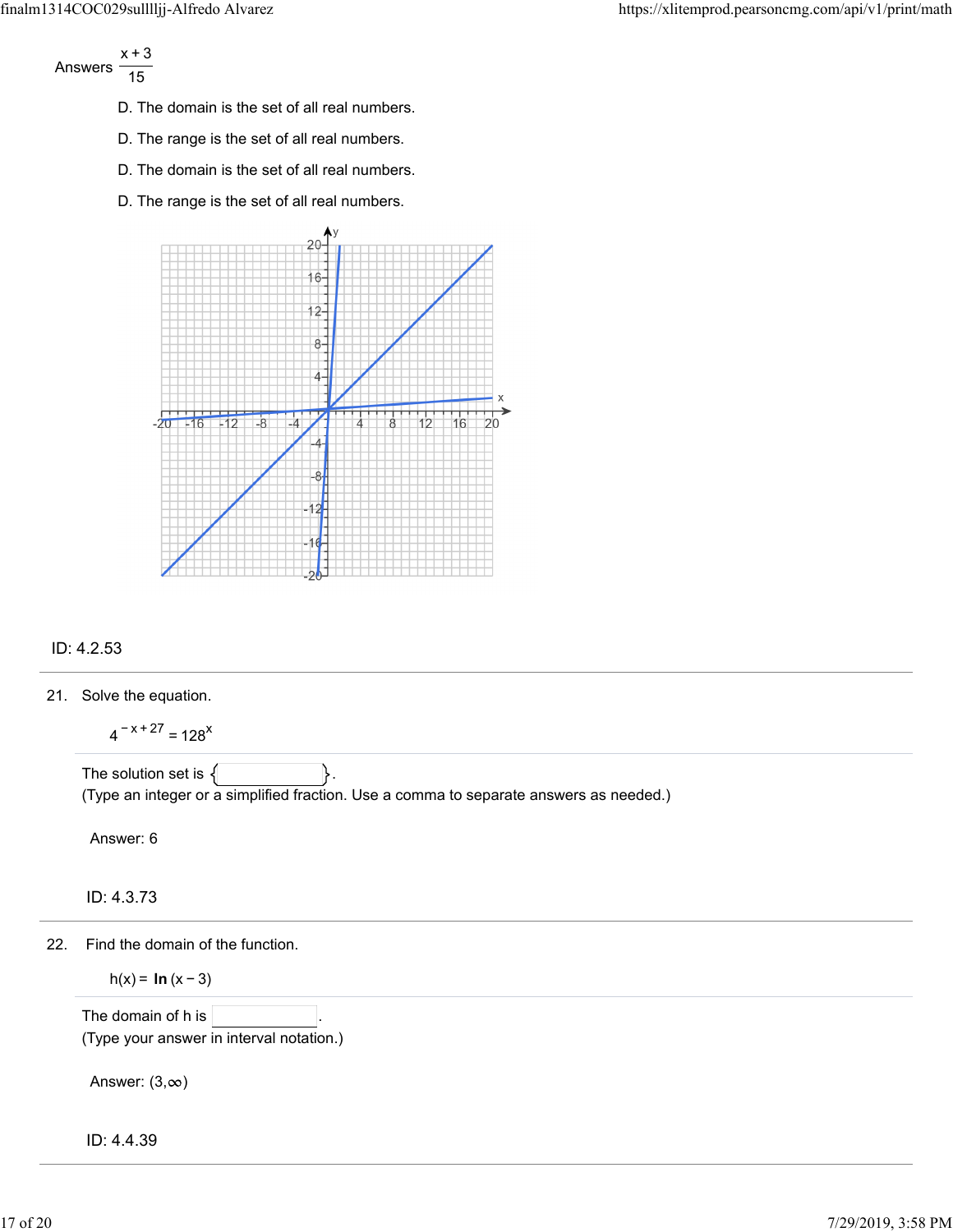23. Solve the equation.

**log**  $_2$  (2x + 5) = 3

Change the given logarithmic equation to exponential form.

(Type an equation. Do not simplify.) The solution set is  $\{$ (Simplify your answer. Use a comma to separate answers as needed.)

Answers  $2x + 5 = 2^3$ 3 2

ID: 4.4.91-Setup & Solve

24. Write the expression as a sum and/or difference of logarithms. Express powers as factors.



Answer: 5 **log** <sub>7</sub> x − **log** <sub>7</sub> (x − 2)

ID: 4.5.49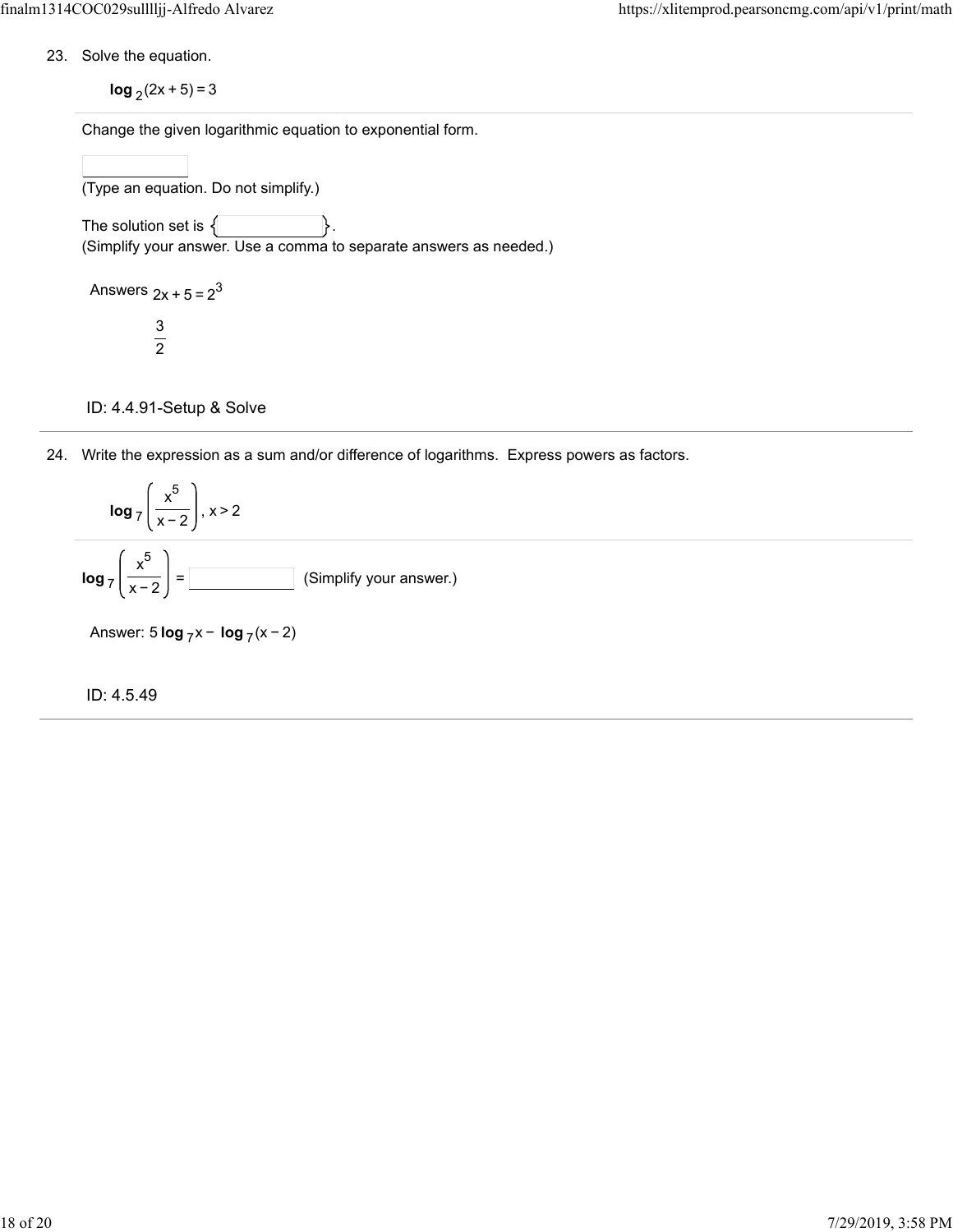25. Solve the logarithmic equation.

**log** x + **log** (x − 48) = 2

Determine the equation to be solved after removing the logarithment of the equation to be solved after removing

|     | Determine the equation to be solved after removing the logarithm.                                                                 |  |  |  |  |
|-----|-----------------------------------------------------------------------------------------------------------------------------------|--|--|--|--|
|     |                                                                                                                                   |  |  |  |  |
|     | (Type an equation. Do not simplify.)                                                                                              |  |  |  |  |
|     | Select the correct choice below and, if necessary, fill in the answer box to complete your choice.                                |  |  |  |  |
|     | <b>A.</b> The solution set is $\{$<br>(Simplify your answer. Type an exact answer. Use a comma to separate answers as<br>needed.) |  |  |  |  |
|     | <b>B.</b> There is no solution.                                                                                                   |  |  |  |  |
|     | Answers $x(x - 48) = 10^2$                                                                                                        |  |  |  |  |
|     | A. The solution set is $\{$<br>50<br>(Simplify your answer. Type an exact answer. Use a comma to separate answers as needed.)     |  |  |  |  |
|     | ID: 4.6.17-Setup & Solve                                                                                                          |  |  |  |  |
| 26. | Find the amount that results from the given investment.                                                                           |  |  |  |  |
|     | \$700 invested at 2% compounded quarterly after a period of 3 years                                                               |  |  |  |  |
|     | After 3 years, the investment results in \$<br>(Round to the nearest cent as needed.)                                             |  |  |  |  |
|     | Answer: 743.17                                                                                                                    |  |  |  |  |
|     | ID: 4.7.7                                                                                                                         |  |  |  |  |
|     | $\mu_{\rm OIII}$ mapu vears will it take for an initial investment of CEO 000 to arous to CZE 0002<br>coumo o roto of             |  |  |  |  |

27. How many years will it take for an initial investment of \$50,000 to grow to \$75,000? Assume a rate of interest of 12% compounded continuously.

It will take about  $|$  years for the investment to grow to \$75,000. (Round to two decimal places as needed.)

Answer: 3.38

ID: 4.7.41